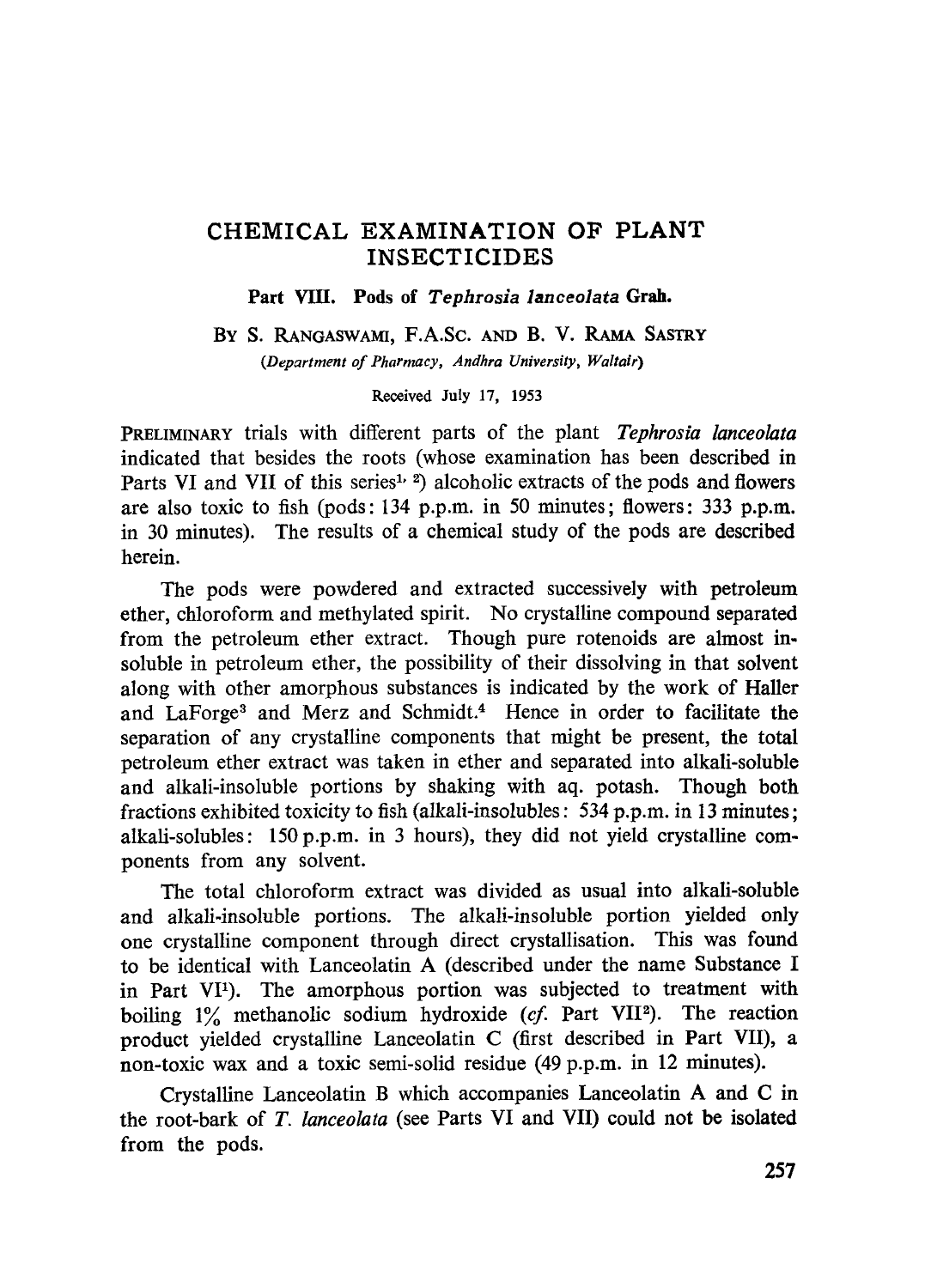The alkali-soluble part of the chloroform extract did not yield any crystalline component. It was toxic to fish (100 p.p.m, in 8 minutes).

The alcohol extract of the pods proved to be amorphous. It was soluble in alkali but insoluble in chloroform. Toxicity was feeble, 133 p.p.m, in  $2\frac{1}{2}$  hours. Boiling with aqueous or alcoholic KOH did not lead to the isolation of any crystalline substances.



## **EXPERIMENTAL**

Only the working up of the chloroform extract is described here in detail. The solvent-free extract (46 g.) was taken up in ether (500 c.c.) and shaken with 5% aqueous potassium hydroxide  $(4 \times 50 \text{ c.c.})$ . The ether solution was washed neutral, dried, filtered, concentrated and left in the ice-chest for a week. The crystalline solid that separated was filtered off (Fraction 1). The amorphous residue (17 g.) recovered from the mother liquors was taken